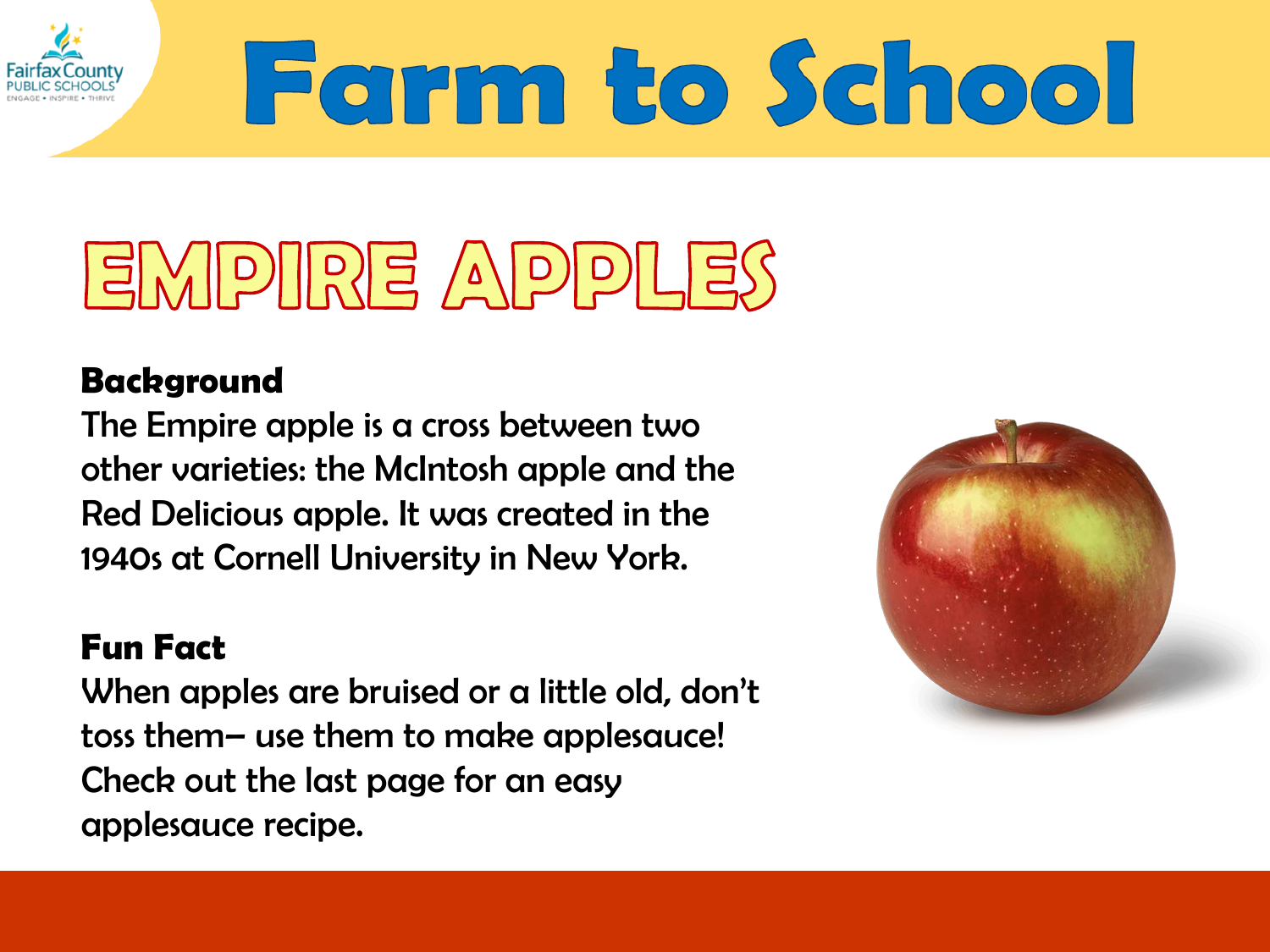### **Growing and Harvest**



- Empire apples were designed to thrive in places that have hot summers
- Frecon Farms spreads compost in their orchards each spring to add nutrients back into the soil

Your Empire Apples today were grown by: **Frecon Farms in Boyertown, PA**